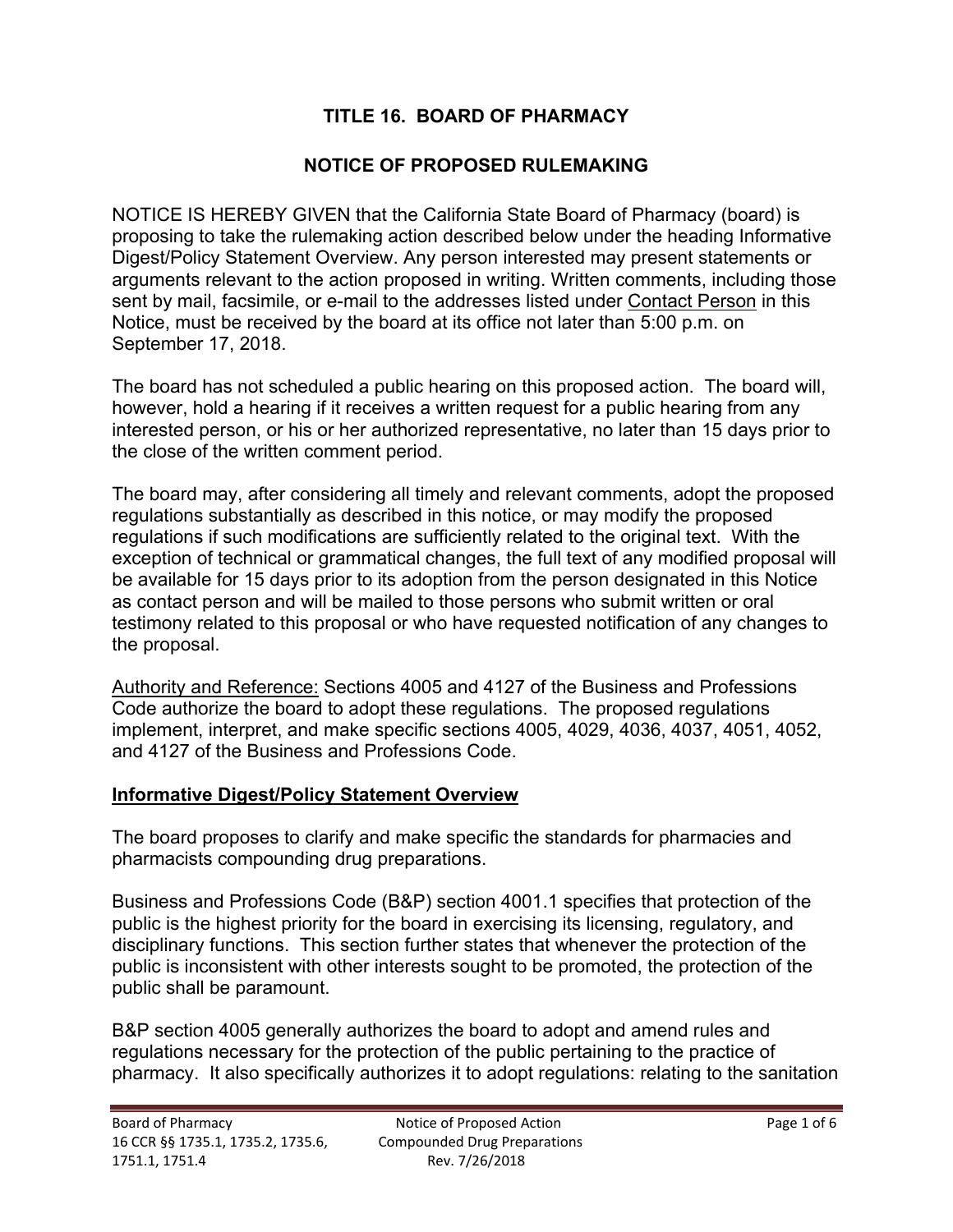of persons and facilities licensed by the board; pertaining to licensed facilities wherein any drug is compounded, prepared, furnished or dispensed; pertaining to minimum equipment for licensed facilities; and for the proper and effective enforcement and administration of Pharmacy Law.

B&P section 4127 generally authorizes the board to adopt and amend regulations establishing standards for compounding sterile drug products in a pharmacy.

B&P section 4029 established the definitions of a hospital pharmacy and a hospital satellite compounding pharmacy.

B&P section 4036 establishes the definition of a pharmacist.

B&P section 4037 establishes the definition of a pharmacy.

B&P section 4051 generally specifies those functions and duties relating to dangerous drugs or dangerous devices, including compounding, which must be performed by a pharmacist.

B&P section 4052 further specifies general functions a pharmacist may perform, including how a pharmacist may furnish drugs to a prescriber and those functions a pharmacist may perform in a health care facility, clinic or in other health care settings.

California Code of Regulations, title 16, division 17, articles 4.5 and 7 specify the conditions under which pharmacies and pharmacists may compound drug preparations.

The regulations proposed in this rulemaking would modify the requirements for a pharmacy and pharmacist compounding drug preparations, including how pharmacists may establish beyond use dates (BUD) for compounded drug preparations. The proposed amendments would also clarify definitions of compounding terms used, clarify standards relating to equipment used in compounding (including biological safety cabinets), and clarify standards for facilities performing sterile compounding (including smoke studies).

The regulations regarding BUDs for compounded drug preparation were also the subject of an emergency regulation that took effect on December 19, 2017.

# **Anticipated Benefits of the Proposed Regulations**

The broad objective of this proposal is to ensure that compounding is performed in a manner and under conditions that ensure the compounded drug preparations dispensed to the public by a pharmacy and pharmacist are safe and effective. The specific benefits anticipated by the proposed amendments are to protect the public from risks of unsafe and or ineffective compounding of drug preparations. Unsafe compounded drug preparations pose risks to patients, including a risk of death. Ineffective compounded drug preparations can pose a risk to patients if the patient does not receive the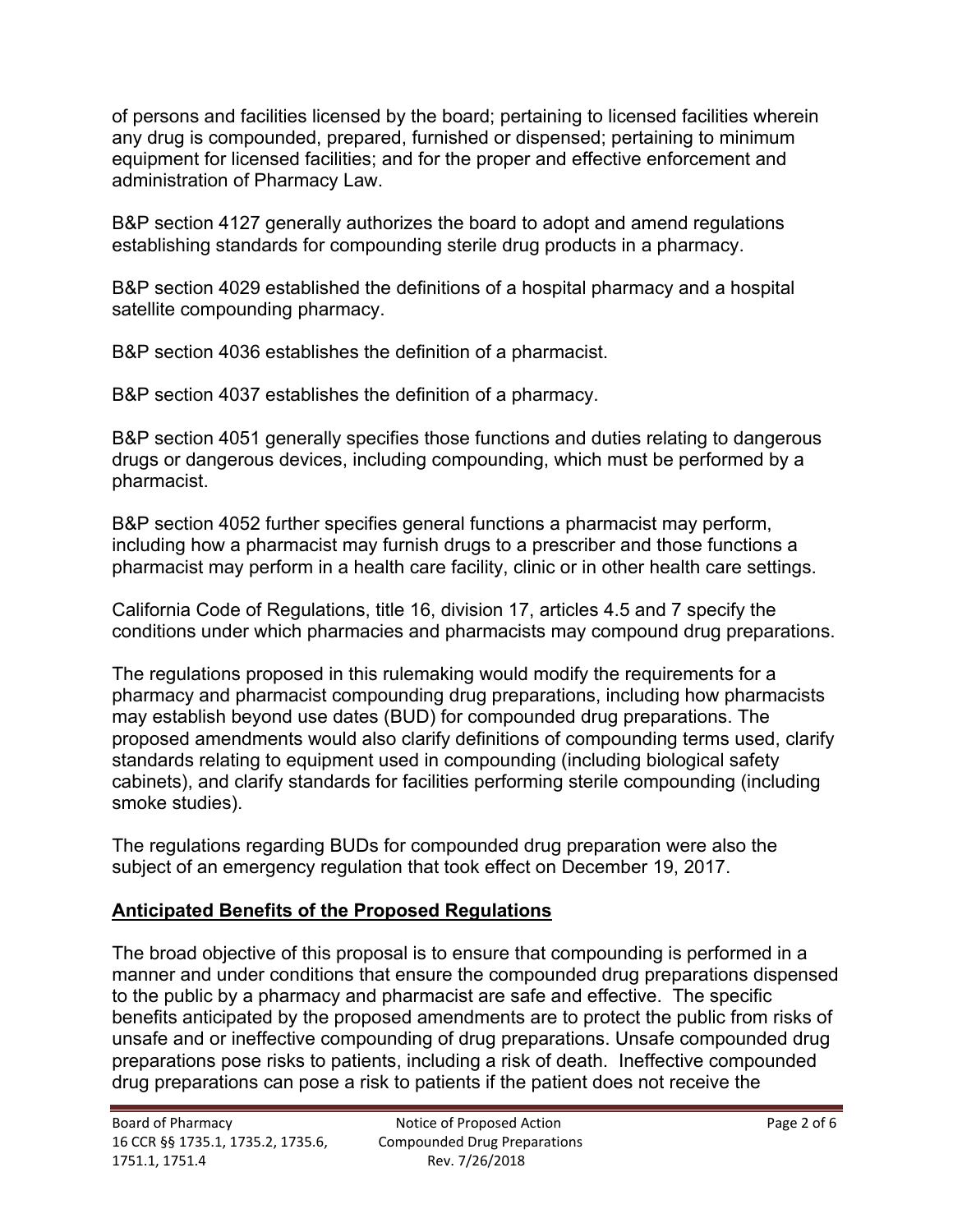prescribed dose of a medicine. A pharmacist's expanded ability to extend the BUD for non-sterile compounded drug preparations makes such preparations more accessible, and therefore makes patients healthier by increasing the compliance with a doctor's directions. It also includes benefits such as the protection of public health and safety, worker safety, the environment, and the increase in openness and transparency in business and government.

## **Consistency and Compatibility with Existing State Regulations**

During the process of developing these regulations and amendments, the board has conducted a search of any similar regulations on this topic and has concluded that these regulations are neither inconsistent nor incompatible with existing state regulations.

## **Fiscal Impact and Related Estimates**

The board has made the following initial fiscal impact determinations:

Local Mandate: None

Fiscal Impact on Public Agencies:

- Cost to Any Local Agency or School District for Which Government Code Sections 17500 – 17630 Require Reimbursement: None
- Costs/Savings to State Agencies: Minimal cost savings
- Nondiscretionary Costs/Savings to Local Agencies: None
- Costs/Savings in Federal Funding to the State: None

Significant Statewide Adverse Economic Impact Directly Affecting Businesses (If Any):

The board has made an initial determination that the proposed regulatory action would have no significant, statewide adverse economic impact directly affecting businesses, including the ability of California businesses to compete with businesses in other states.

### **Results of Economic Impact Assessment/Analysis**:

Impact on Jobs/New Businesses: The board concludes that it is:

- (1) Unlikely that the proposal will create or eliminate any jobs within California;
- (2) Unlikely that the proposal will create new, or eliminate existing, businesses in California;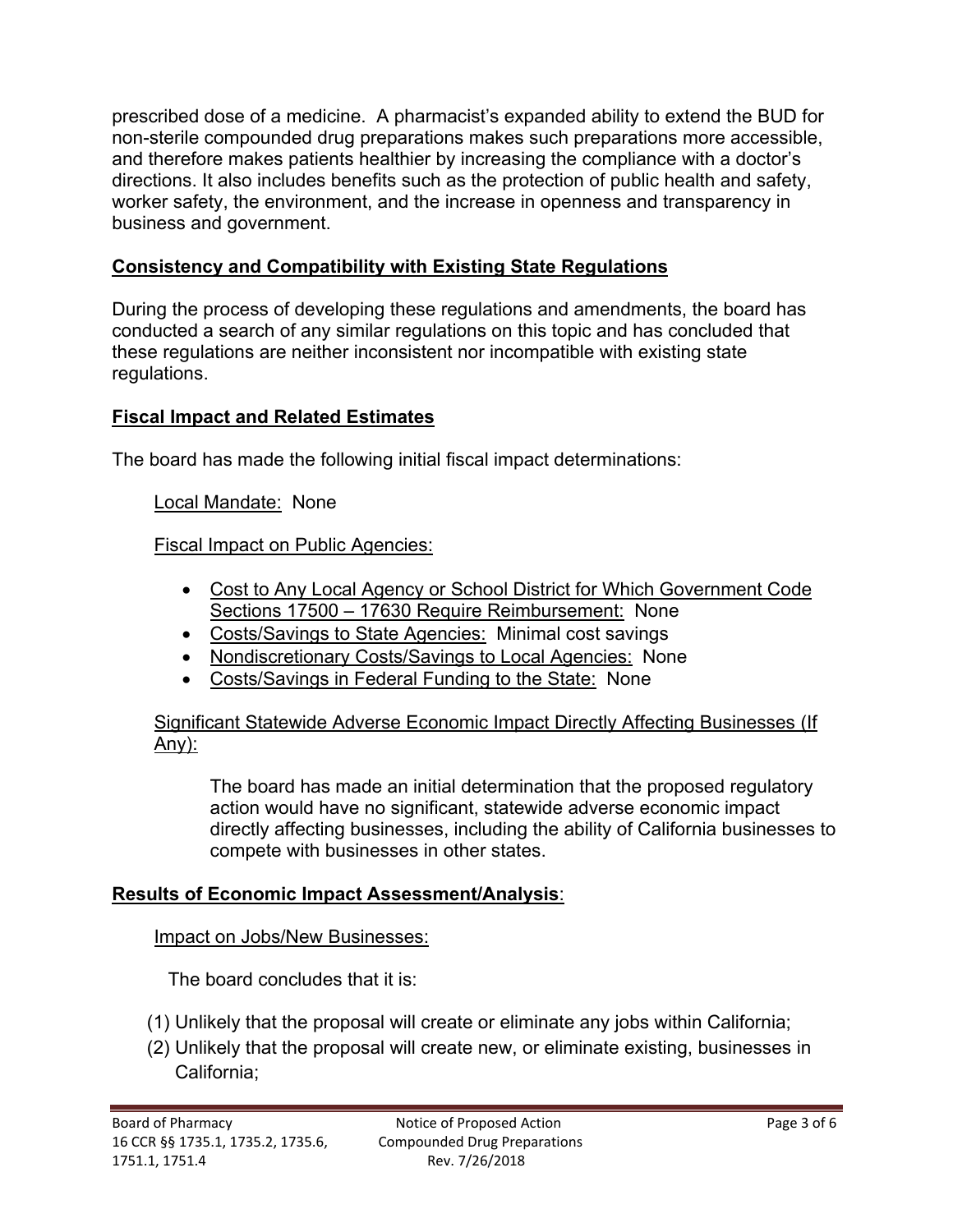- (3) Unlikely that the proposal will expand businesses currently doing businesses within the state;
- (4) The benefits to the public are for consumer protection and increased assurance that any compounding services will be provided safely and effectively with minimal risk, that patients will have better access to nonsterile compounded medications, that workers and environments will be protected during the compounding of drugs and that the board will be better able to monitor compliance.

## Benefits of the Proposal:

The board has determined that this regulatory proposal will benefit the health and welfare of California residents, worker safety, and the state's environment. Unsafe or inadequately prepared or handled compounded medications pose risks to consumers' health; drugs compounded in an unsafe manner pose risks to employees and the environment. By regulating the circumstances under which a pharmacy and pharmacist may compound drug preparations and provide them to consumers, the board makes it more likely compounded drugs are safe and effective for consumers and makes it more likely that the employees and the environment are protected. The proposed amendments modify how pharmacists and pharmacies can compound drug preparations, which will increase patient access to these products, will ensure they are safely prepared, will ensure that workers and the environment are protected, and that the board can appropriately monitor for compliance.

### Cost Impact on Representative Private Person or Business:

The board anticipates that the regulatory proposal could result in patients receiving a larger supply of medication at one time and could result in fewer visits to the doctor and/or pharmacy and therefore lower patient costs. Pharmacies may also experience cost savings due to decreased testing requirements to extend the duration of a drug preparation's usefulness. It anticipates minimal, if any, additional costs in pharmacy recordkeeping and storage when a pharmacy documents its extension of a beyond use date.

## **Business Reporting Requirement**

The proposal requires pharmacies and pharmacists extending the BUD for nonsterile compounded drug preparations to create a record of their analysis and to keep it in the pharmacy's files. For the health, safety, or welfare of the people of the state, the board finds that it is necessary that proposed section 1735.2(i)(1)(G) apply to businesses.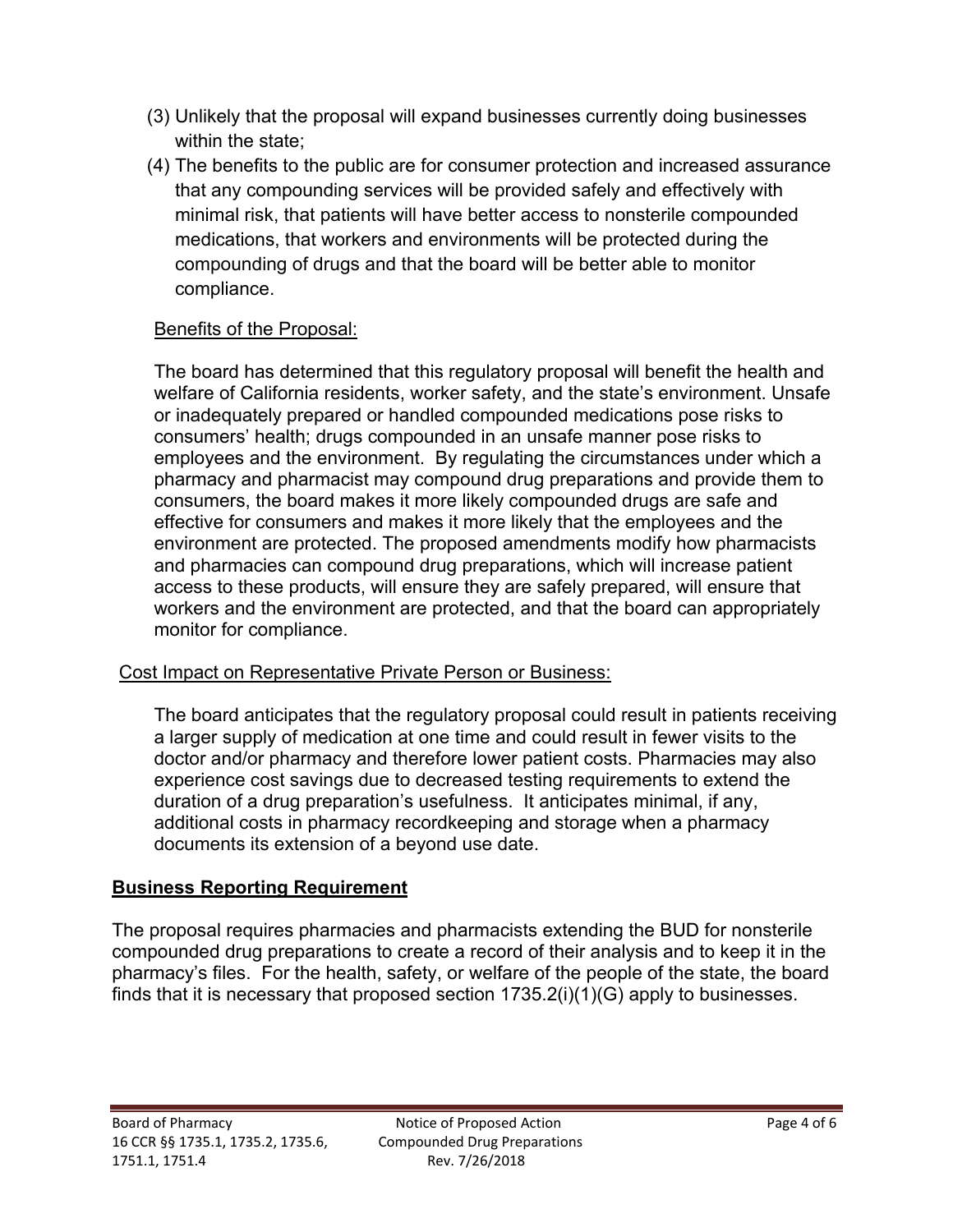## **Effect on Small Business**:

The board believes this regulation will impact small businesses. Although the board does not have nor maintain data to define if any of its licensees (pharmacies) are a "small business" as defined in Government Code section 11342.610, the board has made an initial determination that the proposed regulatory action would not have a significant adverse economic impact directly affecting small businesses. This is based on the determination that the regulatory proposal could result in existing pharmacies, some of which are likely small businesses, offering more nonsterile compounding services, lower costs for those services, patients receiving a larger supply of medication at one time, and fewer patient visits to the doctor and/or pharmacy. Pharmacies that are small businesses may experience cost savings due to decreased testing requirements to extend the duration of a drug preparation's usefulness; it is also possible that they may experience a very minor increase in costs related to record keeping in so doing.

## **Consideration of Alternatives**

The board must determine that no reasonable alternative it considered or that has otherwise been identified and brought to its attention (1) would be more effective in carrying out the purpose for which the action is proposed, (2) would be as effective and less burdensome to affected private persons than the proposal described in this Notice, or (3) would be more cost effective to affected private persons and equally effective in implementing the statutory policy or other provision of law.

The board invites interested persons to present statements or arguments with respect to the alternatives to the proposed regulations during the public comment period.

### **Availability of Initial Statement of Reasons, Text of Proposed Regulations and Rulemaking File**

The board will have the entire rulemaking file available for inspection and copying throughout the rulemaking process at its office at the address above. As of the date this notice is published in the Notice Register, the rulemaking file consists of this notice, the proposed text of the regulations, the initial statement of reasons, and all of the documents upon which the proposal is based.

## **Availability of the Final Statement of Reasons**

Upon its completion, you may obtain a copy of the final statement of reasons by accessing the website listed below or by contacting the person named below.